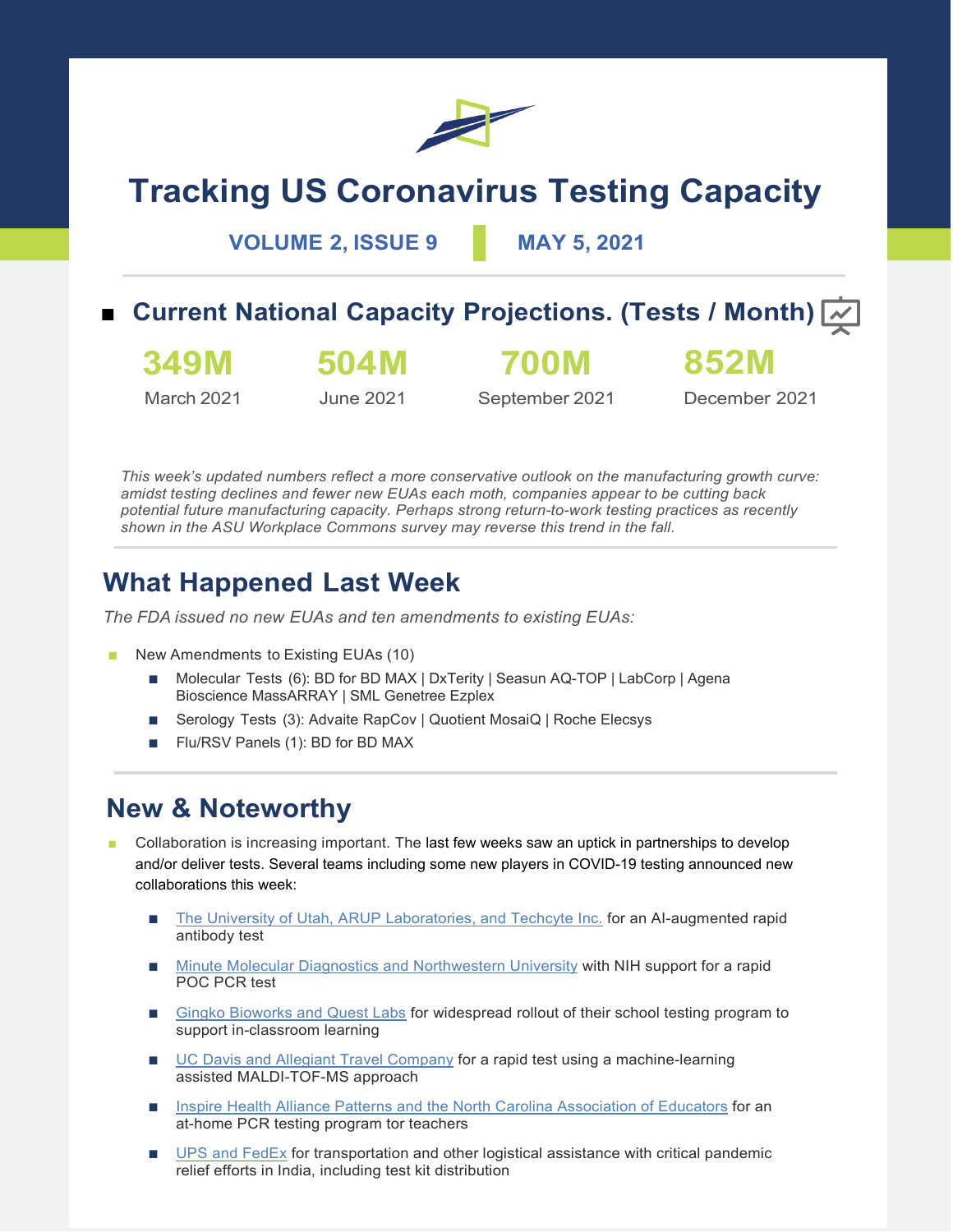#### *A Glimpse at a Post Vaccination World*

- An [article in MIT Technology Review](https://www.technologyreview.com/2021/04/29/1024301/vaccines-covid-breakthrough-infections-immunity-cdc/?truid=*%7CLINKID%7C*&utm_source=coronavirus&utm_medium=email&utm_campaign=coronavirus.unpaid.engagement&utm_content=*%7CDATE:m-d-Y%7C*&mc_cid=81f7e859e1&mc_eid=1c7a6d1d16) examines breakthrough infections in vaccinated individuals based on [newly released CDC data.](https://www.cdc.gov/vaccines/covid-19/health-departments/breakthrough-cases.html) Post vaccine infection is exceedingly rare at .008%. Out of 7,157 people, only 331 were hospitalized and 77 died. More insight to come as data from vaccination of younger people can be analyzed.
- As older Americans are getting vaccinated, 36% of COVID hospitalizations are now [those under 50.](https://www.medscape.com/viewarticle/950494?src=mkm_covid_update_210504_MSCPEDIT&uac=158276FX&impID=3353126&faf=1) The second largest group by age are those between 50 and 64 who now account for 31% of those hospitalized. The upshot? While overall hospitalization is down significantly, no one can be complacent.

*The steady pace of back to traditional / in-person schools continues – from [Burbio:](https://info.burbio.com/school-tracker-update-may-03/)*

- Only 3.3% of K-12 kids are in virtual-only schools. For K-5 kids it is only 2.2%
	- % US K-12 students attending "virtual-only" schools = 3.3% (from 5.6% last week)
	- % US K-12 students attending "traditional in-person/every day" schools = 67.1% (from 65.3%)
	- % US K-12 students attending "hybrid" schools = 29.6% (from 29.1%)

# **Food for Thought**

#### *Commentary:*

In the pandemic's  $17<sup>th</sup>$  month, we live in a world of vivid contrast between early-vaccinating countries that appear to be approaching an end to their epidemic and those falling rapidly into the abyss. Brazil and India are suffering escalating COVID caseloads exhausting health care resources. The long haul with the virus in the US and the current situation in Brazil and India have clearly underscored the importance of a strong, coordinated, and sustained public health response.

In early 2020, more than a year ago, we didn't know how the disease spread, we lacked critical supplies like PPE and diagnostic testing, we did not have therapeutic treatments that worked, and we were a long way from a vaccine. Now that we have all these tools, international cooperation is critical to ensuring that we stamp out the virus everywhere. If this virus has taught us anything, it's that we live in a small world and the true end of the pandemic will come only when every country has controlled the virus.

It would be a tragic error if again the US were to become overconfident based on what is impressive but only very recent progress – is there any evidence this is happening? Possibly: Vaccine skepticism has cut daily vaccination rates in half to only 1 million a day; testing has declined by 33% from its peak, while test positivity remains too high at 5.3%. As a result, many experts now believe herd immunity has [become out of reach.](https://www.nytimes.com/2021/05/03/health/covid-herd-immunity-vaccine.html) We currently celebrate case loads of "only" 40,000 per day - an 84% reduction from January highs - but it is worth remembering that 40,000 is 50% higher than the April/May caseload that sent the US into lockdown.

So as we enter a new phase of the pandemic - the last phase provided we do not let down our guard let's not forget that as long as the virus is still circulating, people will continue to get sick and new variants can emerge. In fact, more effective treatments and widespread vaccination increases pressure on the virus to evolve increasingly successful escape mutations. The bottom line here: this is absolutely not the time to be complacent. Let's continue to deploy our best tools to combat the virus: widespread testing for screening and for genomic surveillance of novel variants.